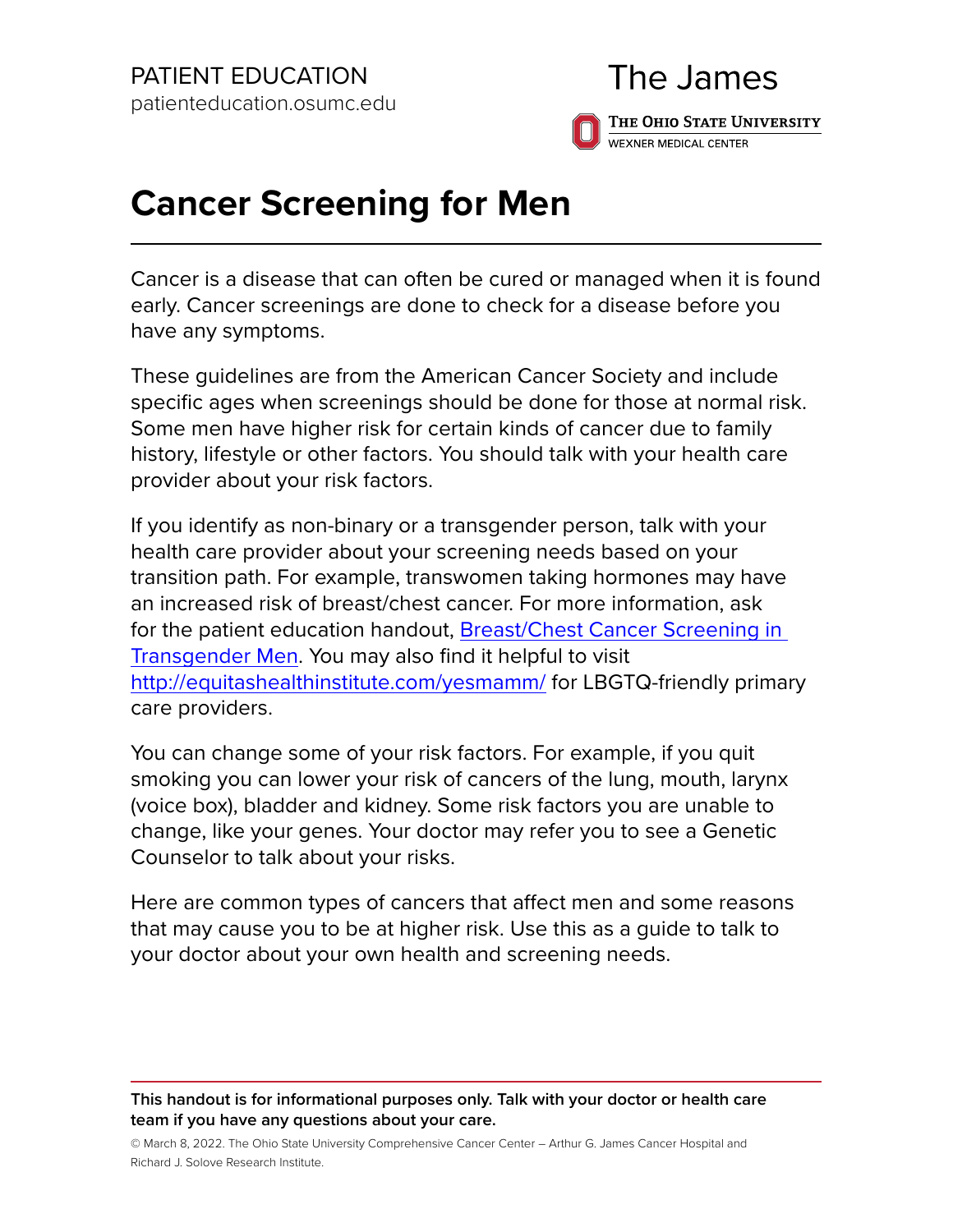#### **Prostate**

| <b>Risk Factors</b>                                                                                                                                                                                               | <b>Screening for Normal Risk</b>                                                                                                                                                                                                                                                                                                                                                                                                                                                                                                                                                                                                                           |
|-------------------------------------------------------------------------------------------------------------------------------------------------------------------------------------------------------------------|------------------------------------------------------------------------------------------------------------------------------------------------------------------------------------------------------------------------------------------------------------------------------------------------------------------------------------------------------------------------------------------------------------------------------------------------------------------------------------------------------------------------------------------------------------------------------------------------------------------------------------------------------------|
| Family history of prostate<br>cancer<br>Inherited mutation (e.g. BRCA1<br>or BRCA2 genes)<br><b>Being African American</b><br>Age (being older)<br>Eating a diet high in animal fat<br>or high fat dairy products | At age 50 talk with your doctor<br>about testing for prostate<br>cancer.<br>If you are African American or<br>have a father or brother who had<br>prostate cancer before age 65,<br>you should talk to your doctor<br>about testing when you reach<br>age 45.<br>If 2 or more of your relatives had<br>$\bullet$<br>prostate cancer before age 65,<br>you should talk to your doctor<br>about testing when you reach<br>age 40.<br>If you decide to be tested,<br>$\bullet$<br>you should have the<br>prostate-specific antigen (PSA)<br>blood test with or without a<br>rectal exam. Your PSA level will<br>determine how often you need<br>to be tested. |

# **Testicular**

| <b>Risk Factors</b> |                                                                                                                             |           | <b>Screening for Normal Risk</b>                                                                                                                                            |
|---------------------|-----------------------------------------------------------------------------------------------------------------------------|-----------|-----------------------------------------------------------------------------------------------------------------------------------------------------------------------------|
|                     | Most common to be found in<br>men age 20 to 34, but can affect<br>men at any age<br>Being White/Caucasian                   | $\bullet$ | The American Cancer Society<br>recommends that men talk<br>with their doctor about monthly<br>testicular exam.                                                              |
|                     | History of having undescended<br>testicle(s)<br>History of cancer in one testicle<br>Family history of testicular<br>cancer | $\bullet$ | You should examine your<br>testicles each month, during<br>a bath or shower when the<br>scrotum is relaxed. Tell your<br>doctor right away if you find a<br>mass or a lump. |
|                     | <b>HIV</b> infection                                                                                                        |           |                                                                                                                                                                             |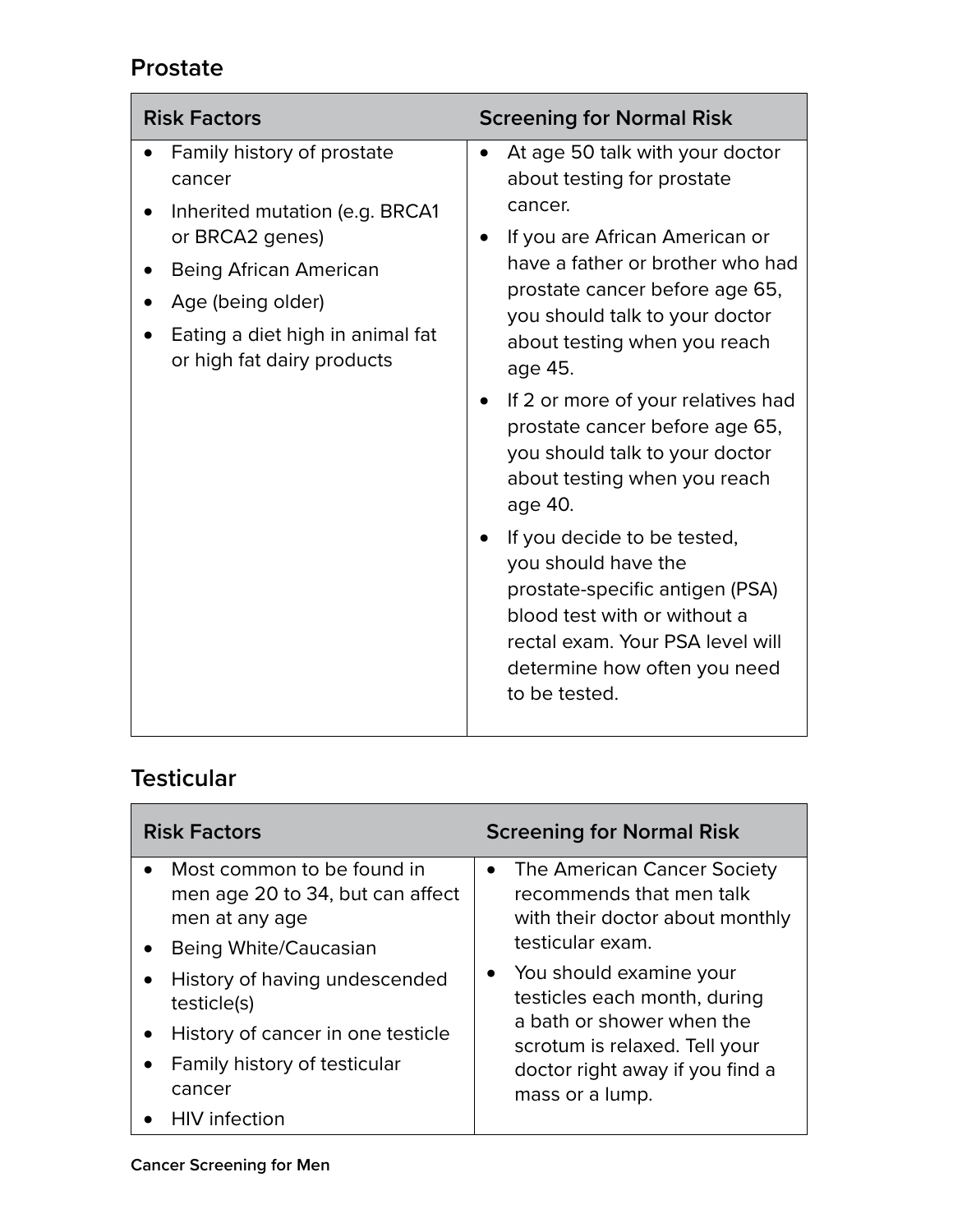#### **Colon or Rectal**

| <b>Risk Factors</b>                                                                                                                                                                                                                                                                                                                                                                                                                                                                                                                                                                                                                                                                                                                                 | <b>Screening for Normal Risk</b>                                                                                                                                                                                                                                                                                                                                                                                                                                                                                                                                                                                                                                                                                                                                                                                                                                                         |
|-----------------------------------------------------------------------------------------------------------------------------------------------------------------------------------------------------------------------------------------------------------------------------------------------------------------------------------------------------------------------------------------------------------------------------------------------------------------------------------------------------------------------------------------------------------------------------------------------------------------------------------------------------------------------------------------------------------------------------------------------------|------------------------------------------------------------------------------------------------------------------------------------------------------------------------------------------------------------------------------------------------------------------------------------------------------------------------------------------------------------------------------------------------------------------------------------------------------------------------------------------------------------------------------------------------------------------------------------------------------------------------------------------------------------------------------------------------------------------------------------------------------------------------------------------------------------------------------------------------------------------------------------------|
| Being over 45 years old<br>Being male<br>African Americans, American<br>Indians and Alaska Natives have<br>a higher rate of colon and rectal<br>cancer compared to other racial<br>groups<br>Being inactive and/or<br>overweight<br>Diet high in red/processed meat<br>Diet low in fruits and vegetables<br>Smoking<br>$\bullet$<br>Heavy alcohol use<br>$\bullet$<br>Family history of colorectal<br>cancer syndrome (ex: Lynch<br>syndrome) or adenomatus<br>polyps<br>Type 2 diabetes<br>Family history of colon or rectal<br>cancer, colorectal polyps, or<br>chronic inflammatory bowel<br>disease (Crohn's Disease or<br><b>Ulcerative Colitis)</b><br>History of radiation to the<br>abdomen (belly) or pelvic area<br>to treat prior cancer | Starting at age 45, the following<br>tests may be ordered by your<br>doctor. Talk to your doctor about<br>which test is best for you.<br>Tests that find polyps and cancer are:<br>Colonoscopy every 10 years<br>$\bullet$<br>Flexible sigmoidoscopy every 5<br>$\bullet$<br>years*<br>CT colonography (virtual<br>$\bullet$<br>colonoscopy) every 5 years*<br>Flexible sigmoidoscopy every<br>$\bullet$<br>10 years combined with a yearly<br>high-sensitivity FIT test*<br>Stool tests that can be done at home<br>and mainly find cancer are:<br>High-sensitivity fecal<br>$\bullet$<br>immunochemical test (FIT) every<br>year <sup>*</sup><br>High-sensitivity guaiac-based<br>$\bullet$<br>fecal occult blood test (gFOBT)<br>every year*<br>Multi-targeted stool DNA test<br>$\bullet$<br>(mt-sDNA) every 3 years*<br>* If the test is positive, a colonoscopy<br>should be done. |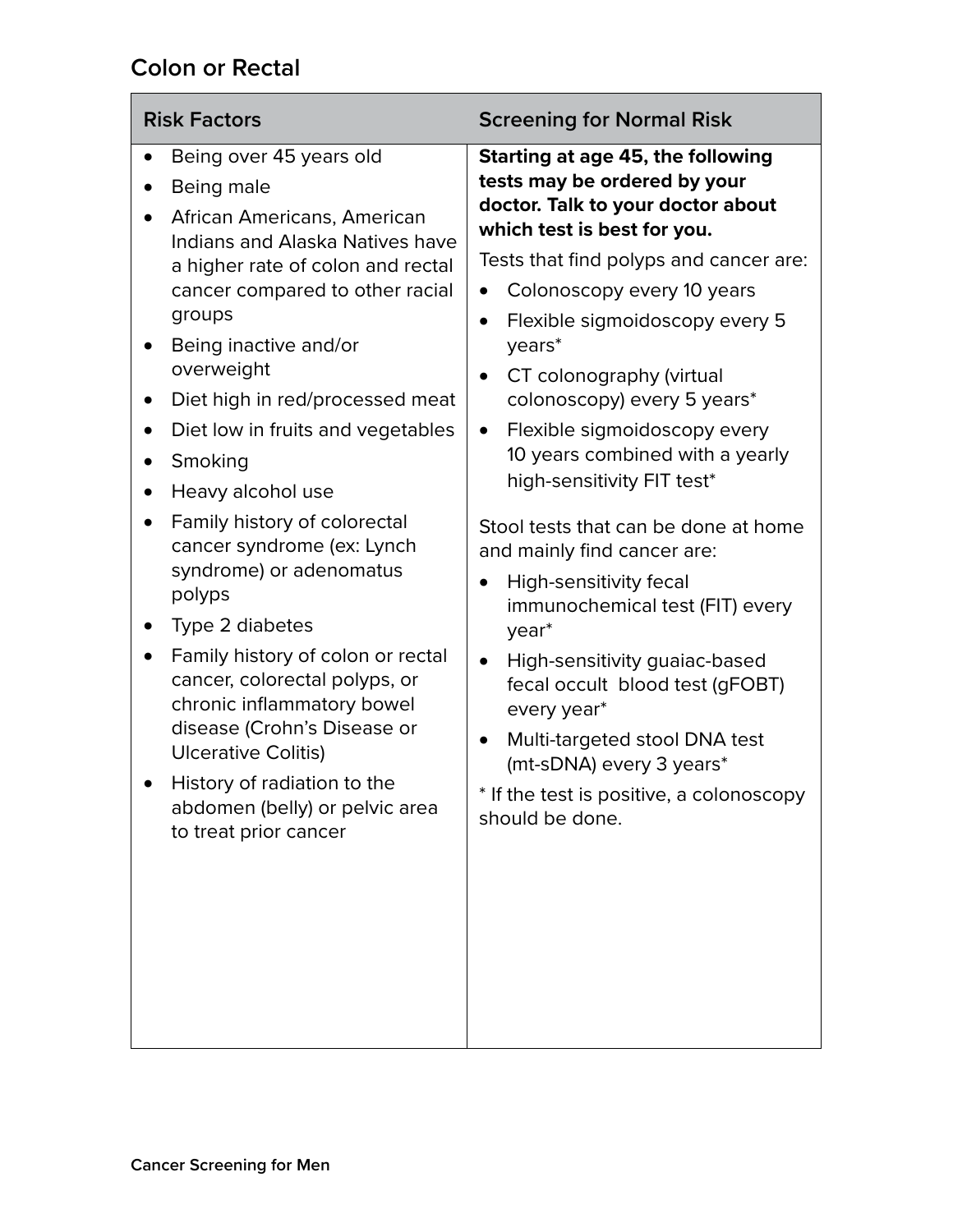# **Lung**

| <b>Risk Factors</b>                                                                                                                                                                                                                                                          | <b>Prevention</b>                                                                                                                                                                                                                                            |
|------------------------------------------------------------------------------------------------------------------------------------------------------------------------------------------------------------------------------------------------------------------------------|--------------------------------------------------------------------------------------------------------------------------------------------------------------------------------------------------------------------------------------------------------------|
| Smoking<br>Exposure to second hand smoke<br>Family or personal history of lung<br>cancer<br>Exposure to cancer-causing<br>agents in the workplace or the<br>environment (asbestos, fibers,<br>radon, some chemicals, uranium,<br>arsenic, vinyl chloride, diesel<br>exhaust) | There are no tests to check<br>for lung cancer if you are at<br>average risk. There are screening<br>guidelines if you are at high risk<br>of lung cancer due to cigarette<br>smoking. Talk with your doctor<br>about whether you should start<br>screening. |

# **Skin**

| <b>Risk Factors</b>                                                                                                                                                                                                                                                       | <b>Screening for Normal Risk</b>                                                                                                    |
|---------------------------------------------------------------------------------------------------------------------------------------------------------------------------------------------------------------------------------------------------------------------------|-------------------------------------------------------------------------------------------------------------------------------------|
| Ultraviolet light exposure<br>$\bullet$<br>(sunlight)<br>Fair skin (light colored skin)<br>Family history of melanoma<br>Severe sunburns before age 18<br>Use of tanning beds<br>Smoking<br>Some workplace exposures (coal<br>tar, pitch, creosote, arsenic or<br>radium) | Look for changes every month<br>$\bullet$<br>with your skin, freckles or<br>moles.<br>Skin exam during a regular<br>health checkup. |